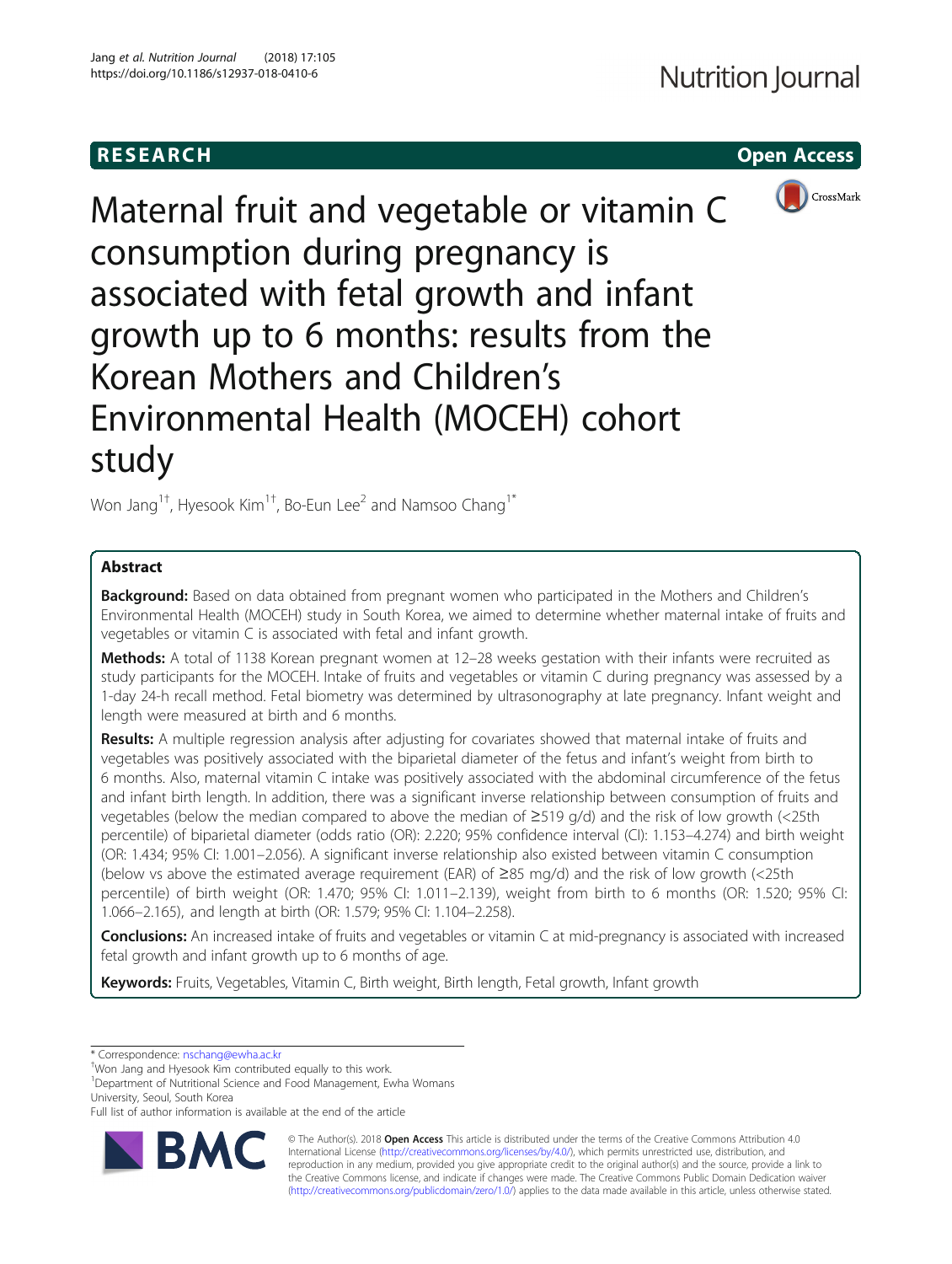# Background

Vitamin C, also known as ascorbic acid, acts as an antioxidant by scavenging reactive oxygen and nitrogen species in an aqueous environment  $[1]$  $[1]$  and plays a major role in defense against increased oxidative stress during pregnancy [[2\]](#page-8-0). The human body cannot produce or adequately store vitamin C and, consequently, it must regularly be obtained through the diet. Vitamin C levels decrease during pregnancy, due to inadequate intake [\[3](#page-8-0)] and physiological changes in pregnancy, leading to hemodilution [[4,](#page-8-0) [5\]](#page-8-0).

The increased consumption of fruit and vegetables, an excellent source of vitamin C, during pregnancy has been shown to be positively associated with birth weight [[6,](#page-8-0) [7\]](#page-8-0). In contrast, inadequate dietary intake of vitamin C may result in adverse outcomes, such as low birth weight (below 5% standard birth weight for gestational age) [[8\]](#page-8-0) and preterm delivery (birth that occurs before the 37th week of pregnancy) [[9](#page-8-0)]. Two prospective cohort studies, one in the UK  $[10]$  $[10]$  and the other in India  $[6]$  $[6]$ , reported a positive association between maternal vitamin C intake during pregnancy and birth weight.

To the best of our knowledge, only two studies have examined the association between maternal vitamin C status and birth outcomes in South Korea. One of these prospective cohort studies  $(n = 239)$  [\[11](#page-8-0)] indicated that maternal serum vitamin C levels during the second trimester were positively correlated with birth weight and length in full-term babies. In the other survey  $(n = 383)$ [[12\]](#page-8-0), a high maternal concentration of vitamin C was significantly linked to increased infant weight and head circumference during the first 3 years of life. However, both these studies involved a small sample size and neither determined growth measurements (such as fetal biometry) before the baby was born. These two studies focused mostly on the relationship between vitamin C status during pregnancy, especially blood concentration of vitamin C and infant growth.

The easiest way to raise the blood levels of vitamin C is to consume vitamin C through fruits and vegetables. A previous observation identified dietary vitamin C intake as the variable with the greatest influence on plasma vitamin C concentrations [\[13](#page-8-0)]. Measuring vitamin C concentrations in the body has more advantages than dietary intake, but dietary intake data represent significant measures of habitual vitamin C consumption. Therefore, it is also necessary to consider the relevance of infant growth based on the intake of fruits and vegetables, and vitamin C, regarding the practical application. Many studies [\[6](#page-8-0)–[10\]](#page-8-0) have reported an association between the consumption of either fruits and vegetables or vitamin C with infant growth, but there have been no in-depth studies of Korean women in this regard. Therefore, this research investigated whether maternal intake of vitamin C, based on a diet abundant in fruit and vegetables, is associated with fetal and infant growth, namely birth length and weight, in pregnant Korean women.

# Methods

## Study subjects and data collection

This study was based on data obtained by the Mothers and Children's Environmental Health study (MOCEH), which is an ongoing multi-center (Seoul, metropolitan city; Ulsan, industrial region; and Cheonan, medium-sized urban area), prospective cohort study in South Korea. Detailed information about the MOCEH study has been reported elsewhere [[14](#page-8-0)]. The study protocol was attentively reviewed and authorized by the Institutional Review Boards at Ewha Womans University School of Medicine, Dankook University Hospital, and Ulsan University Hospital, respectively, and the informed consent for participation was acquired from all subjects. The study subject selection process is outlined in Fig. [1](#page-2-0). The MOCEH study population consists of 1751 pregnant women at 12–28 weeks of gestation and their infants after birth. The subjects were recruited between August 2006 and December 2010. Of these 1751 subjects, 31 women carrying twins, 23 who suffered spontaneous abortions, 3 who had an intrauterine growth restriction, and 12 whose fetus had a congenital anomaly were excluded. Of the remaining 1682 subjects, 329 whose pregnancy outcome data were not available due to drop out from the study, 60 whose pregnancy lasted less than 37 or more than 42 weeks, and 34 who had pregnancy complications (hypertension or/and diabetes) were excluded. From the 1259 subjects left, 116 whose dietary intake data were not collected, and 5 whose total energy consumption was < 500 kcal/d or > 4000 kcal/d were also excluded. Thus, 1138 women and their babies were finally included in the analysis. Among these subjects, babies with data related to fetal biometric measurements, such as biparietal diameter  $(n = 703)$ , abdominal circumference  $(n = 589)$  and femur length ( $n = 689$ ) at late pregnancy (between 29 and 42 weeks gestation) were analyzed. We were only able to follow-up 741 infants from birth to 6 months (Fig. [1](#page-2-0)).

#### Dietary assessment

Maternal dietary intake data during mid-pregnancy were collected for one 24-h recall for intake on the day before the participant's visit to the center. The 24-h dietary recall was administered by experienced, well-trained dietary interviewers, who instructed the respondents to recall and describe all foods and beverages, including nutritional supplements, they had consumed over the past 24 h. The dietary information was processed using a computerized nutrient intake assessment program (CAN-Pro 4.0, Korean Nutrition Society, Seoul, Korea).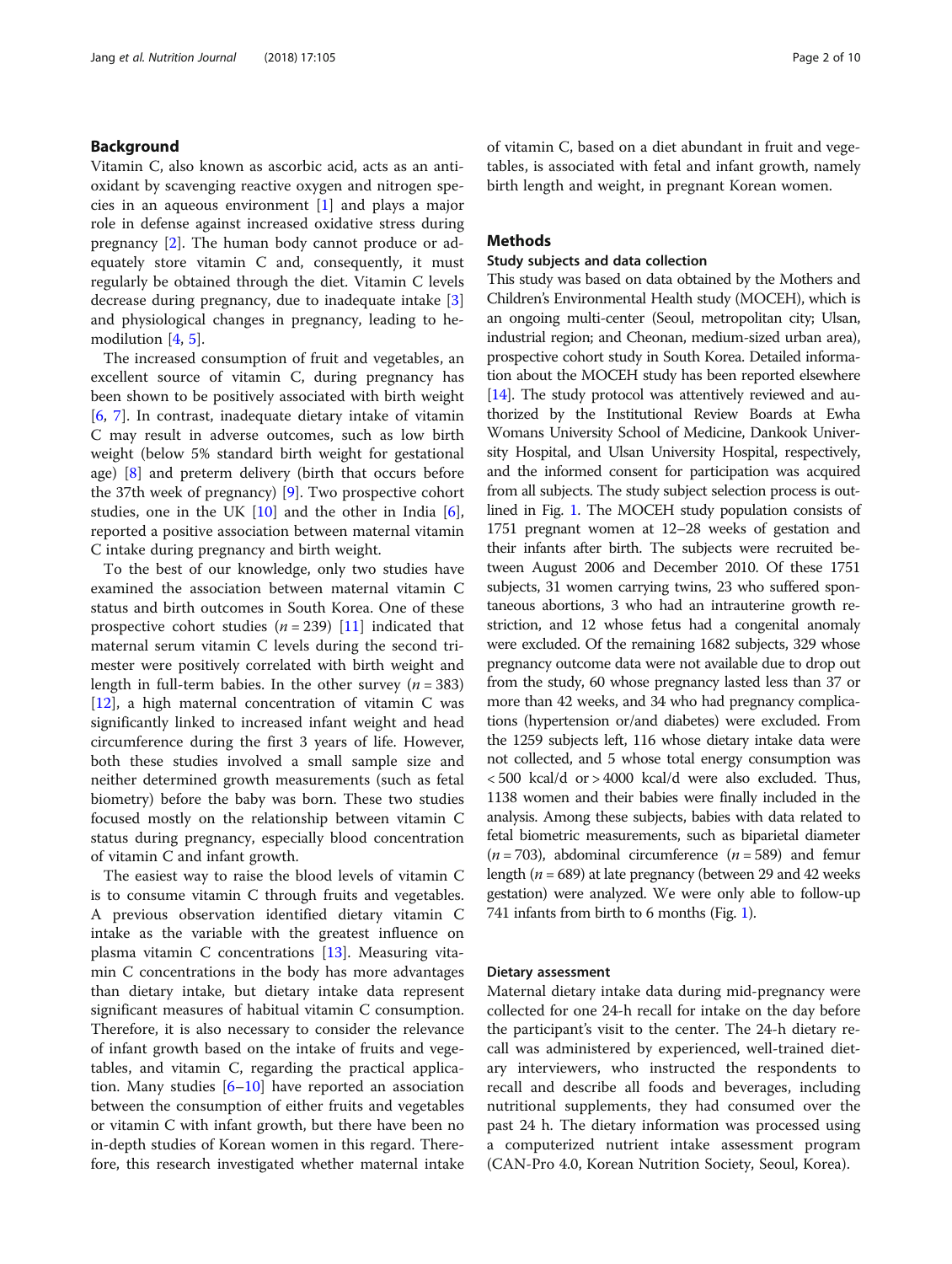<span id="page-2-0"></span>

### General characteristics and pregnancy outcomes

The method used to survey the general characteristics of the subjects has been described in detail elsewhere [[15](#page-8-0)]. Information on demographic and socioeconomic status and health-related behaviors [maternal age (years), height (cm), and weight (kg) at pre-pregnancy; education status; family income; parity; supplement use; smoking; alcohol consumption] were gathered by well-trained interviewers. Urine samples were collected and stored frozen until they could be delivered to a specialized laboratory for analysis. During pregnancy, maternal oxidative stress status was assessed by measuring the urinary levels of malondialdehyde (MDA; an oxidation product of lipoperoxidation), which is indicated to be a useful biomarker of oxidative stress in pregnant women  $[16]$  $[16]$  $[16]$ . The urinary MDA levels were analyzed by high-performance liquid chromatography (HPLC) with fluorescence detection. The urinary level of cotinine (a reliable biomarker of nicotine exposure) was measured by HPLC-isotope dilution tandem mass spectrometry (Agilent 6410 Triple Quad LCMS, Agilent Technologies, Santa Clara, CA, USA). The data were adjusted relative to the urinary creatinine level, to correct for urine volume. As indices for fetal biometry, the biparietal diameter, abdominal circumference, and femur length were assessed by ultrasonography at late pregnancy, by a certified ultrasonographer at Ewha Womans

University Hospital. The gestational age, determined by ultrasound measurement, was obtained from medical records. Neonatal gender, gestational age at delivery (weeks), birth weight (kg), and birth length (cm) data were also retrieved from medical records. Gestational age at delivery was inferred by subjects' self-reports of the last menstrual period and was also estimated via ultrasonography. Weight  $(\pm 0.1 \text{ kg})$  and length  $(\pm 0.1 \text{ cm})$  at 6 months were measured using a DS-B02 infantometer (Dong Sahn Jenix Co. Ltd., Seoul, Korea), by laying each infant in the center of the scale. When participants visited the hospital after birth, mothers were asked to complete questionnaires that pertained to information about breastfeeding status, as well as any change in demographic characteristics, family disease history, and environmental conditions, since the previous visit.

# Statistical analysis

A descriptive analysis was conducted to present general characteristics, health-related behaviors, dietary intakes, and growth measurements, including pregnancy outcomes, of the study population. Continuous variables were expressed as mean  $\pm$  standard deviation (SD), and the categorical variables were indicated as frequency and percentage. The food and nutrient intake data, and urinary cotinine levels were log-transformed to normalize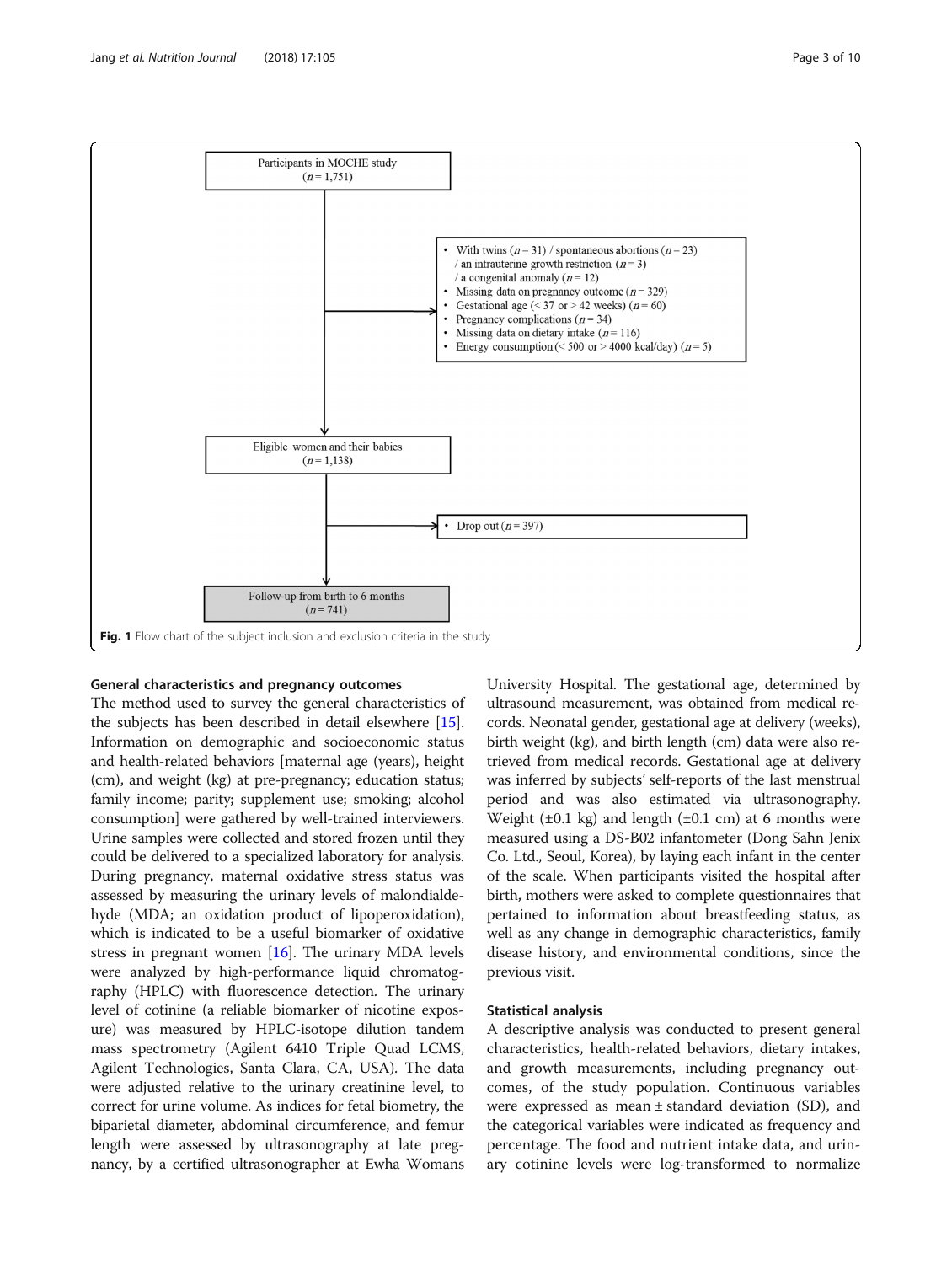their distributions. A multiple regression analysis was conducted to investigate the relationship between maternal fruit and vegetable/vitamin C intake and fetal growth. For estimating the difference in fetal growth, according to maternal fruit and vegetable/vitamin C intake level, the subjects were divided into two groups [fruits and vegetables, below/above the median value of 519 g/d] [vitamin C, below/above the estimated average requirement (EAR) of 85 mg/d] and the data then analyzed by a generalized linear model test, after controlling for confounding factors. The adjusted odds ratios (ORs) (with 95% confidence interval, CI) for the prevalence of low growth (<25th percentile) in infants of mothers with low fruit and vegetable/ vitamin C intake levels were calculated by logistic regression analysis. Variables that were considered to be confounding factors (having the potential to influence the relationship between maternal vitamin C intake and weight and length at birth, observed from the univariate analysis of these data or reported from other literature) were included as covariates. These covariates included maternal age (years), pre-pregnancy BMI (kg/m<sup>2</sup>), log-transformed urinary cotinine level (μg/g creatinine), neonatal gender (male or female), gestational age at delivery (weeks), and the use of supplements (yes or no), residential area (metropolitan area, industrial area, urban area), parity (0 or  $\geq$  1), father's height (cm), and log-transformed intakes of energy (kcal), vitamin E (mg alpha-tocopherol equivalents, α-TE), and β-carotene (μg). The infant's growth at 6 months was additionally adjusted for breastfeeding status (exclusive breastfeeding or formula-feeding or combined) at 6 months. For repeated measures analyses from birth to 6 months, mixed models (for continuous dependent variables) and general estimating equation models (for categorical dependent variables) were used. SAS 9.3 (SAS Institute, Cary, NC, USA) was used for all data analyses, and the level of significance was set at  $P < 0.05$ .

# Results

#### Characteristics of the study population

The participants had a mean age of  $30.2 \pm 3.6$  years and a pre-pregnancy BMI of  $21.3 \pm 3.1$  kg/m<sup>2</sup>. Approximately 55.7% of the subjects took dietary supplements (Table 1).

The average vitamin C intake of the pregnant women was 134.8 ± 99.2 mg/d, and 36.1% did not meet the EAR (85 mg/d) for the Korean Dietary Reference Intake. The average fruit and vegetable consumption of the pregnant women was  $594.4 \pm 365.4$  g/d. Gestational age at the time of ultrasound measurement, fetal biparietal diameter, abdominal circumference, and femur length were  $36.4 \pm 2.5$  weeks, and  $8.9 \pm 0.1$ ,  $32.1 \pm 2.5$ , and  $6.9 \pm 0.5$  cm, respectively. Gestational age at delivery was  $39.1 \pm 1.1$  weeks, birth weight was  $3.3 \pm 0.4$  kg, and birth length was  $50.5 \pm 2.5$  cm. The

Table 1 Characteristics of the pregnant women and infants

|                                      | n    | Mean $\pm$ SD or $n$ (%) |
|--------------------------------------|------|--------------------------|
| General characteristics              |      |                          |
| Age, years                           | 1136 | $30.2 \pm 3.6$           |
| Pre-pregnancy BMI, kg/m <sup>2</sup> | 1099 | $21.3 \pm 3.1$           |
| Education                            | 1078 |                          |
| $\leq$ High school                   |      | 293 (27.2)               |
| $\leq$ University                    |      | 714 (66.2)               |
| $\geq$ Graduate school               |      | 71 (6.7)                 |
| Family monthly income, USD           | 1064 |                          |
| < 2000                               |      | 288 (27.1)               |
| 2000-4000                            |      | 596 (53.5)               |
| $\geq 4000$                          |      | 207 (19.5)               |
| Parity                               | 967  |                          |
| 0                                    |      | 485 (50.2)               |
| $\geq$ 1                             |      | 482 (49.8)               |
| Supplement user                      | 1138 | 634 (55.7)               |
| Urinary cotinine, µg/g creatinine    | 1057 | $20.9 \pm 159.2$         |
| Urinary MDA, µmol/g creatinine       | 1036 | $1.8 \pm 1.4$            |
| Dietary intakes                      |      |                          |
| Total food intake, g/d               | 1138 | $1368.0 \pm 450.0$       |
| Fruit and vegetables, g/d            | 1138 | $594.4 \pm 365.4$        |
| Energy, kcal/d                       | 1138 | $1774.6 \pm 502.6$       |
| Carbohydrates, g/d                   | 1138 | $276.4 \pm 82.0$         |
| Protein, g/d                         | 1138 | $68.7 \pm 25.0$          |
| Fat, g/d                             | 1138 | $47.0 \pm 24.2$          |
| Vitamin C, mg/d                      | 1138 | $134.8 \pm 99.2$         |
| Vitamin E, mg a-TE/d                 | 1138 | $17.1 \pm 8.5$           |
| $\beta$ -carotene, $\mu$ g/d         | 1138 | $2703.5 \pm 2275.6$      |
| Fetal biometry at late pregnancy     |      |                          |
| Biparietal diameter, cm              | 703  | $8.94 \pm 0.56$          |
| Abdominal circumference, cm          | 589  | $32.13 \pm 2.54$         |
| Femur length, cm                     | 689  | $6.85 \pm 0.53$          |
| Pregnancy outcomes                   |      |                          |
| Neonatal gender (male)               | 1132 | 582 (51.4)               |
| Gestational age at delivery, weeks   | 1138 | $39.1 \pm 1.1$           |
| Birth weight, kg                     | 1138 | $3.3 \pm 0.4$            |
| Birth length, cm                     | 1138 | $50.5 \pm 2.5$           |
| Breastfeeding status, yes            | 741  | 480 (64.8)               |
| Infants characteristics at 6 months  |      |                          |
| Weight, kg                           | 741  | $10.1 \pm 1.0$           |
| Length, cm                           | 740  | $76.7 \pm 2.5$           |

BMI Body mass index, MDA Malondialdehyde, α-TE Alpha-tocopherol equivalents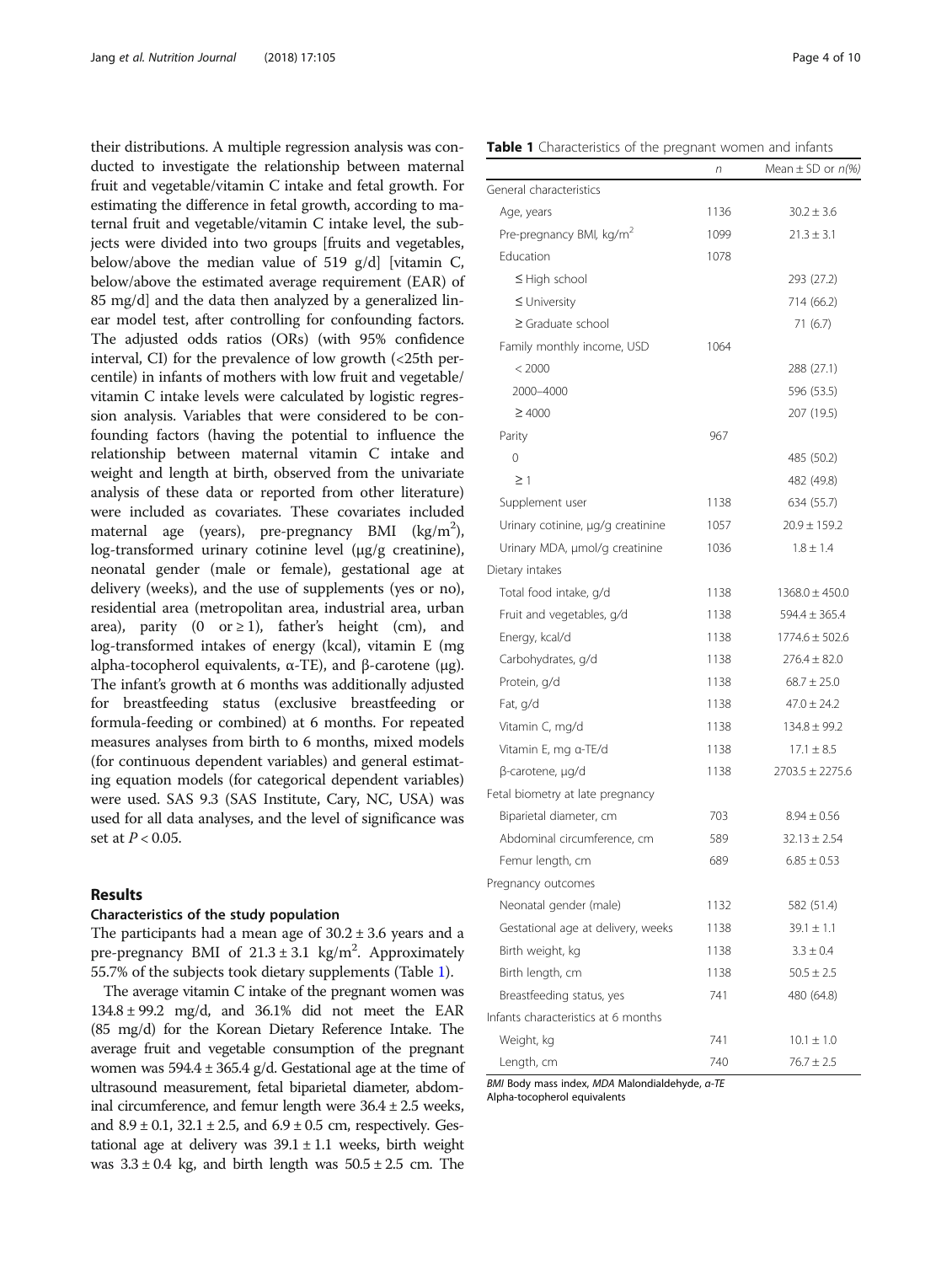general characteristics did not differ significantly between the included and excluded subjects (data not shown).

# Correlation between fruit and vegetable/vitamin C intake and urinary MDA levels during pregnancy

According to the correlation analysis (Table 2), maternal intake of fruits and vegetables during pregnancy was positively correlated  $(r = 0.727, P < 0.0001)$  with vitamin C intake. Also, maternal fruit and vegetable  $(P < 0.05)$ and vitamin C  $(P < 0.05)$  intakes were both negatively correlated with urinary MDA levels at mid-pregnancy, respectively.

# Association of maternal fruit and vegetable/vitamin C intake with fetal growth at late pregnancy

Multiple regression analysis indicated that maternal fruit and vegetable intake during pregnancy was not associated with the biparietal diameter ( $\beta$  = 0.045, P = 0.0511) at late pregnancy. A general linear model adjusted for covariates revealed that biparietal diameter was higher in fetuses whose mothers had a fruit and vegetable consumption above the median value ( $\geq$ 519 g/d) than in fetuses of mothers with a lower fruit and vegetable intake  $(p = 0.0245)$ . Similar analyses for vitamin C intake during pregnancy showed a significant result in the abdominal circumference. Maternal vitamin C intake was positively associated with abdominal circumference (β = 0.279,  $P =$ 0.0354) at late pregnancy. Abdominal circumference in fetuses of mothers with intakes of vitamin C above the EAR ( $\geq$ 85 mg/d) was significantly higher compared to fetuses of mothers with intakes below the EAR  $(P =$ 0.0234). After controlling for confounding factors in the multiple logistic regression analysis, a significant inverse relationship was noted between fruit and vegetable consumption and the risk of low biparietal diameter (<25th percentile). Compared with fetuses whose mothers had a fruit and vegetable consumption above the median value  $(\geq 519 \text{ g/d})$ , those of mothers with a lower fruit and vegetable intake had a higher risk (OR: 2.220; 95% CI: 1.153–4.274) of low biparietal diameter (<25th percentile) at late pregnancy (Table [3\)](#page-5-0).

# Association of maternal fruit and vegetable/vitamin C intake with infant growth at birth and up to 6 months

Fetal biometric measurements, such as biparietal diameter, abdominal circumference, and femur length, were positively correlated  $(P < 0.0001)$  with infant birth weight

and length (data not shown). Based on the multiple regression analysis (Table [4](#page-6-0)), maternal fruit and vegetable intake during pregnancy was not associated with infant weight and length at birth and 6 months, respectively. However, when we conducted mixed models analysis for repeated measures from birth to 6 months, fruit and vegetable intake was positively associated with infants' weight ( $\beta$  = 0.054, P = 0.0184). Birth weight in neonates born to mothers who consumed above the median fruit and vegetable value ( $\geq$ 519 g/d) was significantly higher than those born to mothers who consumed below the median value ( $P = 0.0024$ ); these results were also observed in mixed models analysis for birth to 6 months  $(P = 0.0077)$ . Maternal vitamin C intake was positively associated with infant birth length ( $\beta$  = 0.314, P = 0.0056). Birth weight  $(P = 0.0400)$  and length  $(P = 0.0010)$  in neonates born to mothers who consumed above the EAR ( $\geq 85$  mg/d) of vitamin C were significantly higher than in neonates born to mothers who consumed below the EAR  $(P = 0.0010)$ . After adjusting for covariates, a significant negative relationship was observed between maternal fruit and vegetable consumption and low infant weight at birth (<25th percentile) [OR (95% CI) for below the median compared to above the median  $(\geq 519 \text{ g/d})$ : 1.434  $(1.001 - 2.256)$ ]. There was also a significant negative correlation between the vitamin C consumption and low weight at birth (<25th percentile) [OR (95% CI) for below the EAR compared to above the EAR (≥85 mg/d): 1.470 (1.011–2.139)]. A similar trend was revealed between vitamin C intake and low weight from birth to 6 months (<25th percentile) [OR (95% CI) for below the EAR compared to above the EAR ( $\geq 85 \text{ mg/d}$ ): 1.520 (1.066–2.165)] and low length at birth (<25th percentile) [OR (95% CI) for below the EAR compared to above the EAR (≥85 mg/d): 1.579 (1.104–2.258)].

# **Discussion**

In the present large cohort study, we investigated the association of maternal fruit and vegetable and vitamin C intakes during mid-pregnancy with increased fetal growth and infant growth up to 6 months of age, in a Korean population. We found maternal fruit and vegetable intake had a positive association with the biparietal diameter of the fetus and infant weight at birth to 6 months. Also, maternal vitamin C intake was positively associated with the abdominal circumference of the fetus and infant birth length.

Similar results, demonstrating fruit and vegetable consumption during pregnancy favorably influences fetal

Table 2 Coefficients of correlation (r) between fruit and vegetable intake, vitamin C intake and urinary malonaldehyde (MDA) concentrations at mid-pregnancy ( $n = 1036$ )

| Intake               | Urinary MDA concentration | Fruit and vegetable intake | Vitamin C intake |
|----------------------|---------------------------|----------------------------|------------------|
| Fruit and vegetables | $-0.064*$                 |                            | $0.727**$        |
| Vitamin C            | $-0.065*$                 | $0.727**$                  |                  |

Intake data were log-transformed to conform to normal distribution.  $\frac{*p}{<}0.05$ .  $\frac{**p}{<}0.0001$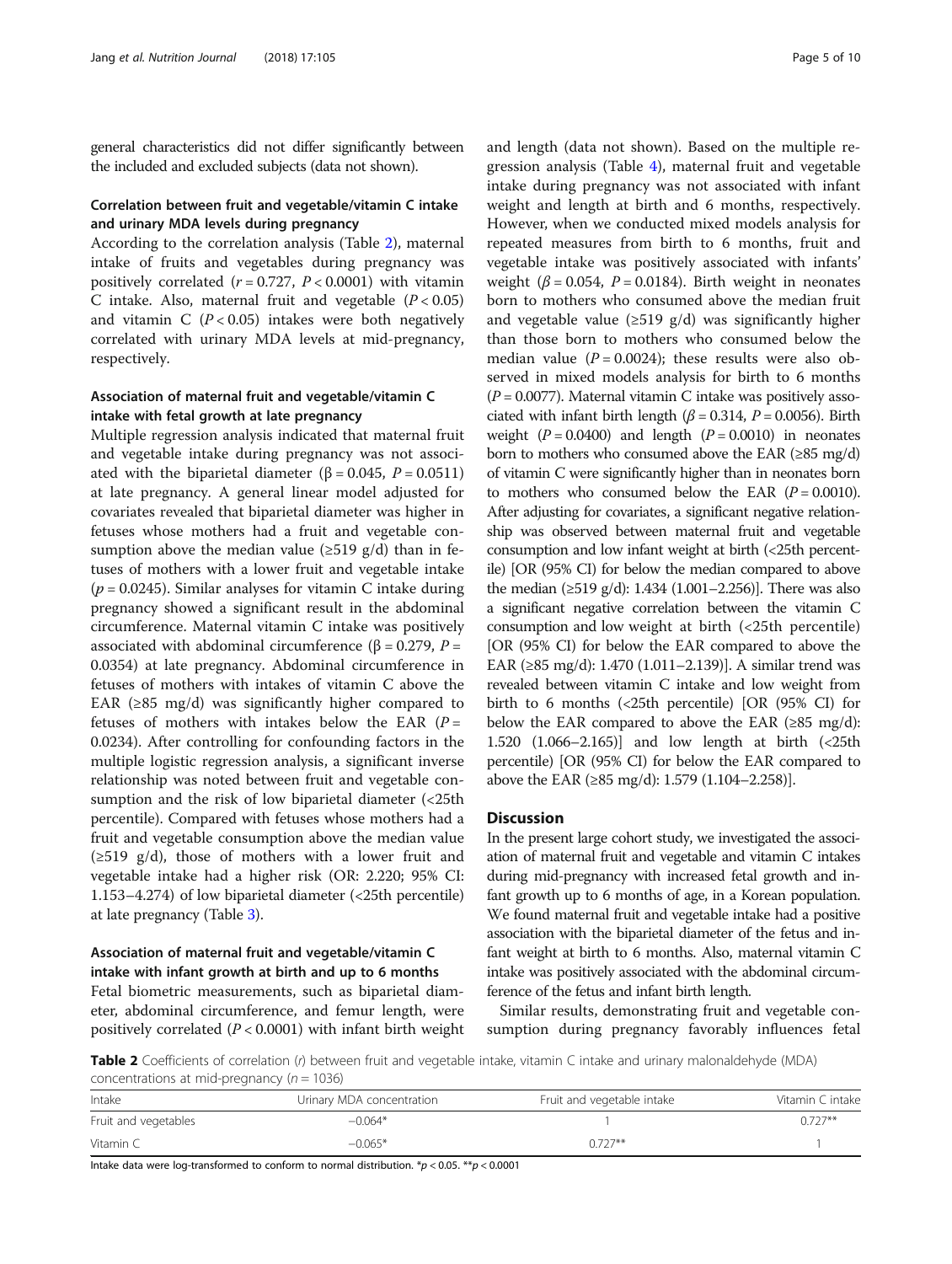<span id="page-5-0"></span>**Table 3** Association of maternal fruit and vegetable/vitamin C intake with fetal growth at late pregnancy

| Intake                                                 |            |                               |        |            | At late pregnancy             |        |        |                               |        |
|--------------------------------------------------------|------------|-------------------------------|--------|------------|-------------------------------|--------|--------|-------------------------------|--------|
|                                                        |            | Biparietal diameter (cm)      |        |            | Abdominal circumference (cm)  |        |        | Femur length (cm)             |        |
|                                                        | $\sqrt{n}$ | $\beta$ (SE)/ Ismean $\pm$ SD | p      | $\sqrt{n}$ | $\beta$ (SE)/ Ismean $\pm$ SD | p      | $\eta$ | $\beta$ (SE)/ Ismean $\pm$ SD | p      |
| Fruit and vegetables                                   |            |                               |        |            |                               |        |        |                               |        |
| Continues                                              |            |                               |        |            |                               |        |        |                               |        |
| Unadjusted                                             | 703        | 0.004(0.031)                  | 0.8919 | 589        | 0.046(0.161)                  | 0.7743 | 689    | 0.032(0.030)                  | 0.2835 |
| Adjusted <sup>a</sup>                                  | 515        | 0.045(0.023)                  | 0.0511 | 433        | 0.175(0.135)                  | 0.1964 | 507    | 0.001(0.023)                  | 0.9747 |
| Categorical <sup>a</sup>                               |            |                               |        |            |                               |        |        |                               |        |
| $<$ median (519 g/d)                                   |            | $8.92 \pm 0.02$               | 0.0245 |            | $32.11 \pm 0.12$              | 0.2464 |        | $6.88 \pm 0.02$               | 0.8144 |
| $\geq$ median (519 g/d)                                |            | $8.99 \pm 0.02$               |        |            | $32.30 \pm 0.12$              |        |        | $6.87 \pm 0.02$               |        |
| Vitamin C                                              |            |                               |        |            |                               |        |        |                               |        |
| Continues                                              |            |                               |        |            |                               |        |        |                               |        |
| Unadjusted                                             | 703        | 0.006(0.030)                  | 0.8457 | 589        | 0.045(0.155)                  | 0.7730 | 689    | $-0.022(0.029)$               | 0.4344 |
| Adjusted <sup>b</sup>                                  | 515        | 0.030(0.023)                  | 0.1898 | 433        | 0.279(0.132)                  | 0.0354 | 507    | 0.021(0.023)                  | 0.3463 |
| Categorical <sup>b</sup>                               |            |                               |        |            |                               |        |        |                               |        |
| $<$ EAR (85 mg/d)                                      |            | $8.94 \pm 0.03$               | 0.3342 |            | $31.94 \pm 0.14$              | 0.0234 |        | $6.86 \pm 0.02$               | 0.3632 |
| $\geq$ EAR (85 mg/d)                                   |            | $8.97 \pm 0.02$               |        |            | $32.35 \pm 0.11$              |        |        | $6.89 \pm 0.02$               |        |
| ORs (95% CI) for low fetal biometry (<25th percentile) |            |                               |        |            |                               |        |        |                               |        |
| Fruit and vegetables                                   |            |                               |        |            |                               |        |        |                               |        |
| $<$ median (519 g/d)                                   |            | 2.220 (1.153-4.274)           | 0.0170 |            | 1.695 (0.900-3.192)           | 0.1023 |        | 0.772 (0.388-1.537)           | 0.4613 |
| $\geq$ median (519 g/d)                                |            | $1$ (ref)                     |        |            | $1$ (ref)                     |        |        | $1$ (ref)                     |        |
| Vitamin C                                              |            |                               |        |            |                               |        |        |                               |        |
| $<$ EAR (85 mg/d)                                      |            | 1.468 (0.753-2.865)           | 0.2600 |            | 1.682 (0.848-3.335)           | 0.1367 |        | 1.139 (0.535-2.423)           | 0.7359 |
| $\geq$ EAR (85 mg/d)                                   |            | $1$ (ref)                     |        |            | $1$ (ref)                     |        |        | $1$ (ref)                     |        |

β value is the coefficient from the multiple regression analysis

Least squares means (lsmeans) is a mean estimated from a general linear model

EAR is estimated average requirement

ORs is odds ratios

intake (log-transformed)

Intake data were log-transformed for normal distribution

a<br>Adjusted for maternal age, pre-pregnancy body mass index (BMI), urinary cotinine level (log-transformed), infant gender, gestational age at the time of

ultrasound measurement, use of supplements, residential area, parity, father's height, energy intake (log-transformed) <sup>b</sup>

<sup>b</sup>Adjusted for maternal age, pre-pregnancy BMI, urinary cotinine level (log-transformed), infant gender, gestational age at the time of ultrasound measurement, use of supplements, residential area, parity, father's height, energy intake (log-transformed), vitamin E intake (log-transformed), β-carotene

growth, have been reported by previous investigators. Rao et al. [[9\]](#page-8-0) and Mikkelsen et al. [[7\]](#page-8-0) documented a significant increase in birth weight with increased fruit and vegetable consumption (as a food group). Ramón et al. [[17\]](#page-8-0) observed an increased intake of vegetables, but not fruit, during pregnancy was associated with birth length and weight. Loy et al.  $[18]$  $[18]$  noted that vegetable intake was linked to birth length and head circumference, and fruit intake was correlated with birth weight and length, and head circumference.

In our study, the multiple logistic regression analysis revealed a significant inverse relationship between fruit and vegetable consumption and the risk of low growth (<25th percentile) of biparietal diameter and weight at birth. In line with this result, there was a significant inverse relationship between consumption of vitamin C (an abundant nutrient in fruit and vegetables) and the

risk of low (<25th percentile) weight at birth, weight from birth to 6 months, and length at birth. Prior research has demonstrated that the vitamin C contained in fruit and vegetables may contribute to both, placental functions and optimal immune system functioning [\[19](#page-8-0)], which are paramount for fetal development.

Along with maternal vitamin consumption, we investigated maternal oxidative stress (MDA level), considering that it might be increased under normal pregnancy environments and cause adverse birth outcomes. Although the correlation coefficient value is very low, the maternal fruit and vegetable, and vitamin C intakes were negatively correlated with the oxidant marker (MDA) levels at mid-pregnancy, in agreement with the literature [\[16\]](#page-8-0). This factor could partly explain the underlying reason for our findings that women consuming low amounts of fruit and vegetables, and vitamin C had low birth outcomes', with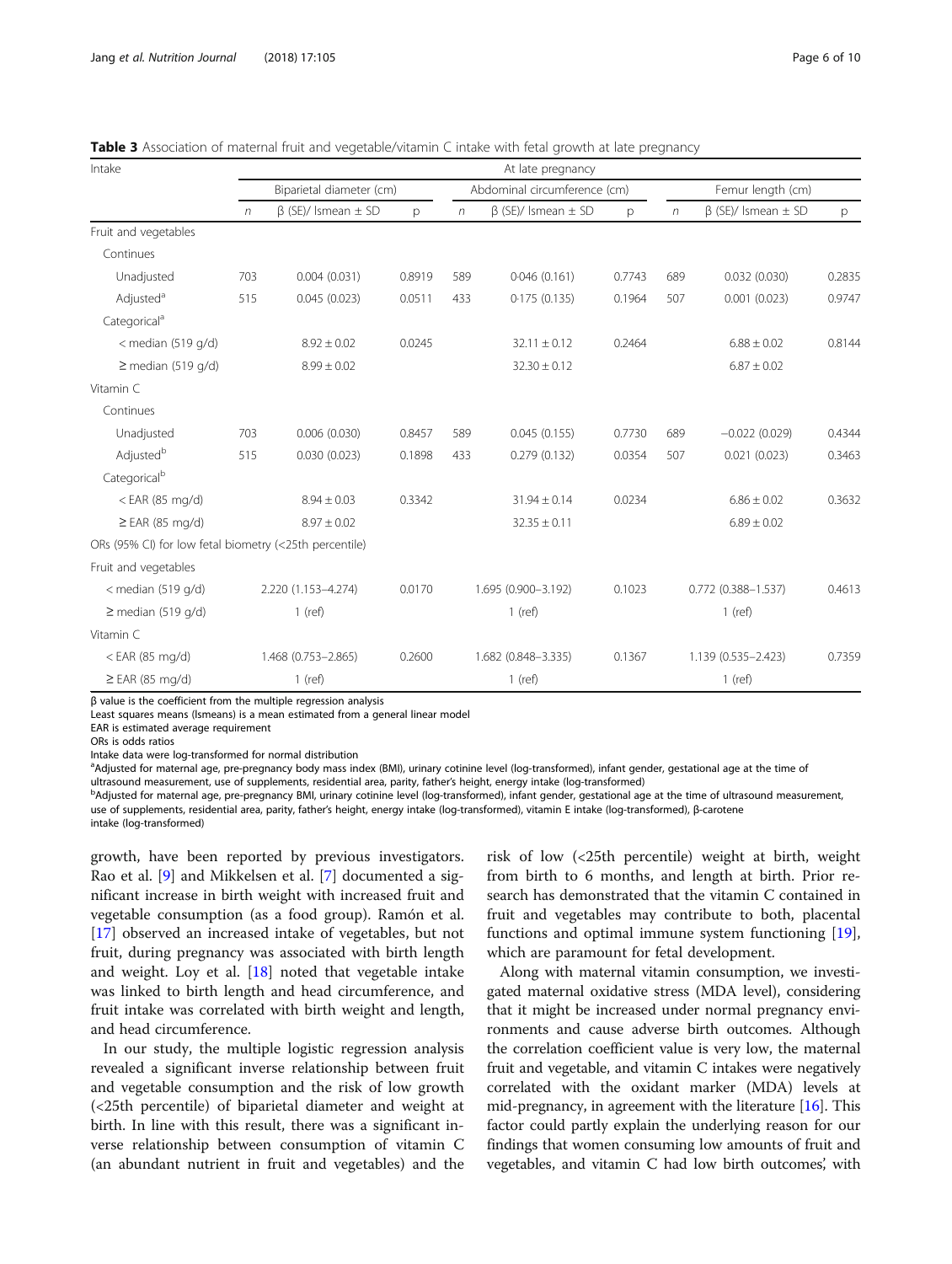|   | ì                                                                             |
|---|-------------------------------------------------------------------------------|
|   | j                                                                             |
|   | i                                                                             |
|   | ł                                                                             |
|   | !                                                                             |
|   |                                                                               |
|   | $\mathbf{r}$                                                                  |
|   |                                                                               |
|   | ł                                                                             |
|   | $\mathbf{I}$                                                                  |
|   |                                                                               |
|   | ś                                                                             |
|   | ׇ֘֒<br>֠                                                                      |
|   |                                                                               |
|   | ļ                                                                             |
|   | i<br>5<br>١                                                                   |
|   | i                                                                             |
|   | 1<br>j                                                                        |
|   | Į                                                                             |
|   | i                                                                             |
|   | ١                                                                             |
|   |                                                                               |
|   | ׇ֚֘֝֡                                                                         |
|   | i                                                                             |
|   | $\tilde{\phantom{a}}$                                                         |
|   |                                                                               |
|   | Ì<br>)                                                                        |
|   | J<br>ŗ<br>j                                                                   |
|   |                                                                               |
|   | j                                                                             |
|   | l                                                                             |
|   | i,                                                                            |
|   |                                                                               |
|   | Š<br>ļ<br>ë                                                                   |
|   | i<br>ī                                                                        |
|   | ֧֧֧֧֧֧֧֦֧֧֧֧֧֧֧֧֧֧֧֧֧֚֚֚֬֓֬֓֓֬֓֓֓֓֬֓֓֓֬֓֓֬֓֓֬֓֬֓֬֝֬֝֬֬֬֬֬֝֬֬֬֬֬֬֬֬            |
|   |                                                                               |
|   |                                                                               |
| I | ١                                                                             |
|   | ļ                                                                             |
|   |                                                                               |
|   | į                                                                             |
|   | \$                                                                            |
|   |                                                                               |
|   | I<br>l                                                                        |
|   | J<br>ţ                                                                        |
|   | j<br>ć                                                                        |
|   | i<br>J<br>j<br>֖֖֖֖֖֧ׅ֖֧֖֧֧֪ׅ֖֚֚֚֚֚֚֚֚֚֚֚֚֚֚֚֚֚֚֚֚֚֚֚֡֬֝֓֝֓֞֡֓֞֡֝֓֞֝֬֓֬֝֓֞֬֞֞ |
|   | $\overline{ }$<br>ļ<br>j                                                      |
|   |                                                                               |
|   | ī<br>١                                                                        |
|   | ١<br>ī                                                                        |
|   | İ                                                                             |
|   |                                                                               |
|   |                                                                               |
|   |                                                                               |
|   | ï<br>j<br>ļ                                                                   |
|   |                                                                               |
|   | ä<br>ļ                                                                        |
|   | J                                                                             |
|   |                                                                               |
|   | ١                                                                             |
|   |                                                                               |
|   | ł<br>١                                                                        |
|   |                                                                               |
|   | ī<br>i<br>ׇ֚֘֝֬                                                               |
|   | İ<br>l                                                                        |
|   | i                                                                             |
|   | i                                                                             |
|   | í                                                                             |
|   | d                                                                             |
|   |                                                                               |
|   | <b>able</b>                                                                   |

 $\frac{1}{\sqrt{2}}$ 

<span id="page-6-0"></span>

| Intake                                                                                                                                            |                 |                                  |                      |                            | Weight (kg)                      |                  |                              |                                  |                  |                 |                                  |                   |                | Length (cm)                      |                   |                            |                                 |          |
|---------------------------------------------------------------------------------------------------------------------------------------------------|-----------------|----------------------------------|----------------------|----------------------------|----------------------------------|------------------|------------------------------|----------------------------------|------------------|-----------------|----------------------------------|-------------------|----------------|----------------------------------|-------------------|----------------------------|---------------------------------|----------|
|                                                                                                                                                   |                 | At birth                         |                      |                            | 6 months<br>$\prec$              |                  |                              | Birth to 6 months                |                  |                 | At birth                         |                   |                | At 6 months                      |                   |                            | Birth to 6 months               |          |
|                                                                                                                                                   | $\overline{a}$  | $lsmean \pm SD$<br>$\beta$ (SE)/ | $\hskip 10pt \Delta$ | n                          | $lsmean \pm SD$<br>$\beta$ (SE)/ | $\mathsf \Omega$ | c                            | $\beta$ (SE)/<br>Ismean $\pm$ SD | $\mathsf \Omega$ | n               | Ismean $\pm$ SD<br>$\beta$ (SE)/ | $\mathbf{\Omega}$ | $\overline{a}$ | $\beta$ (SE)/<br>Ismean $\pm$ SD | $\mathbf{\Omega}$ | n                          | Ismean $\pm$ SD<br>$\beta$ (SE) | $\Omega$ |
| Fruit and vegetables                                                                                                                              |                 |                                  |                      |                            |                                  |                  |                              |                                  |                  |                 |                                  |                   |                |                                  |                   |                            |                                 |          |
| Continues                                                                                                                                         |                 |                                  |                      |                            |                                  |                  |                              |                                  |                  |                 |                                  |                   |                |                                  |                   |                            |                                 |          |
| Unadjusted                                                                                                                                        | 1138            | $0.014$<br>(0.017)               | 0.4295               | 741                        | $-0.058$<br>(0.058)              | 0.3150           | 1138                         | $0.013$<br>$(0.017)$             | 0.4609           | 1138            | 0.116(0.101)                     | 0.2471            | 740            | 0.073 (0.162)                    | 0.6520            | 1138                       | $0.120$<br>$(0.101)$            | 0.2329   |
| Adjusted <sup>a</sup>                                                                                                                             | $\frac{816}{5}$ | $0.031$<br>$(0.020)$             | 0.1182               | 559                        | $-0.056$<br>$(0.064)$            | 0.3848           | 639                          | $0.054$<br>$(0.023)$             | 0.0184           | $\frac{816}{5}$ | 0.172 (0.119)                    | 0.1479            | 558            | $-0.043(0.189)$                  | 0.8214            | 639                        | $0.170$<br>$(0.133)$            | 0.2032   |
| Categorical <sup>a</sup>                                                                                                                          |                 |                                  |                      |                            |                                  |                  |                              |                                  |                  |                 |                                  |                   |                |                                  |                   |                            |                                 |          |
| $<$ median (519 g/d)                                                                                                                              |                 | $3.22 \pm 0.03$                  | 0.0024               |                            | $0.09 \pm 0.11$                  | 0.6718           |                              | $3.23 \pm 0.04$                  | 0.0077           |                 | $50.44 \pm 0.20$                 | 0.1620            |                | $76.82 \pm 0.34$                 | 0.5126            |                            | $50.78 \pm 0.22$                | 0.2993   |
| $\ge$ median (519 g/d)                                                                                                                            |                 | $3.29 \pm 0.03$                  |                      |                            | $10.12 \pm 0.11$                 |                  |                              | $3.31 \pm 0.04$                  |                  |                 | $50.65 \pm 0.20$                 |                   |                | $76.98 \pm 0.32$                 |                   |                            | $50.95 \pm 0.22$                |          |
| Vitamin C                                                                                                                                         |                 |                                  |                      |                            |                                  |                  |                              |                                  |                  |                 |                                  |                   |                |                                  |                   |                            |                                 |          |
| Continues                                                                                                                                         |                 |                                  |                      |                            |                                  |                  |                              |                                  |                  |                 |                                  |                   |                |                                  |                   |                            |                                 |          |
| Unadjusted                                                                                                                                        | 1138            | 0.015(0.016)                     | 0.3537               | 741                        | 0.018 (0.053)                    | 0.7344           | 1138                         | 0.014 (0.016)                    | 0.3941           | 1138            | 0.197 (0.092)                    | 0.0333            | 740            | 0.231 (0.148)                    | 0.1182            | 1138                       | $0.202$<br>$(0.092)$            | 0.0294   |
| Adjusted <sup>b</sup>                                                                                                                             | 816             | 0.035(0.019)                     | 0.0677               | 559                        | 0.017 (0.060)                    | 0.7803           | 639                          | 0.037 (0.021)                    | 0.0808           | 816             | 0.314 (0.113)                    | 0.0056            | 558            | $0.054$<br>$(0.178)$             | 0.7624            | 639                        | $0.289$<br>$(0.125)$            | 0.0214   |
| Categorical <sup>b</sup>                                                                                                                          |                 |                                  |                      |                            |                                  |                  |                              |                                  |                  |                 |                                  |                   |                |                                  |                   |                            |                                 |          |
| $<$ EAR (85 mg/d)                                                                                                                                 |                 | $3.22 \pm 0.04$                  | 0.0400               |                            | $10.07 \pm 0.12$                 | 0.4290           |                              | $3.23 \pm 0.04$                  | 0.0565           |                 | $50.20 \pm 0.21$                 | 0.0010            |                | $77.00 \pm 0.36$                 | 0.7231            |                            | $50.53 \pm 0.24$                | 0.0068   |
| $\geq$ EAR (85 mg/d)                                                                                                                              |                 | $3.28 \pm 0.03$                  |                      |                            | $10.14 \pm 0.11$                 |                  |                              | $3.29 \pm 0.04$                  |                  |                 | $50.74 \pm 0.19$                 |                   |                | $76.90 \pm 0.31$                 |                   |                            | $51.02 \pm 0.21$                |          |
| ORs (95% CI) for low birth outcomes and low growth up to 6 months (<25th percentile)                                                              |                 |                                  |                      |                            |                                  |                  |                              |                                  |                  |                 |                                  |                   |                |                                  |                   |                            |                                 |          |
| Fruit and vegetables                                                                                                                              |                 |                                  |                      |                            |                                  |                  |                              |                                  |                  |                 |                                  |                   |                |                                  |                   |                            |                                 |          |
| $<$ median $(519g/d)$                                                                                                                             |                 | $(1.001 - 2.056)$<br>1.434       | 0.0494               | $(0.627 - 1.186)$<br>0.863 | 0.3631                           |                  | $(0.939 - 1.829)$<br>1.311   |                                  | 0.1117           |                 | $(0.933 - 1.857)$<br>1.316       | 0.1178            |                | $(0.636 - 1.204)$<br>0.875       | 0.4126            | $(0.845 - 1.570)$<br>1.152 | 0.3714                          |          |
| $\ge$ median (519 g/d)                                                                                                                            |                 | $1$ (ref)                        |                      | $1$ (ref)                  |                                  |                  | $1$ (ref)                    |                                  |                  |                 | $1$ (ref)                        |                   |                | $1$ (ref)                        |                   | $1$ (ref)                  |                                 |          |
| Vitamin C                                                                                                                                         |                 |                                  |                      |                            |                                  |                  |                              |                                  |                  |                 |                                  |                   |                |                                  |                   |                            |                                 |          |
| $\lt$ EAR (85 mg/d)                                                                                                                               |                 | $(1.011 - 2.139)$<br>1,470       | 0.0439               | $(0.645 - 1.284)$<br>0.910 | 0.5916                           |                  | $1.520$<br>$(1.066 - 2.165)$ |                                  | 0.0206           |                 | $(1.104 - 2.258)$<br>1.579       | 0.0124            |                | $(0.837 - 1.669)$<br>1.182       | 0.3416            | $(0.900 - 1.770)$<br>1.262 | 0.1773                          |          |
| $\geq$ EAR (85 mg/d)                                                                                                                              |                 | $1$ (ref)                        |                      | $1$ (ref)                  |                                  |                  | $1$ (ref)                    |                                  |                  |                 | $1$ (ref)                        |                   |                | $1$ (ref)                        |                   | $1$ (ref)                  |                                 |          |
| Least squares means (Ismeans) is a mean estimated from a general linear model<br>β value is the coefficient from the multiple regression analysis |                 |                                  |                      |                            |                                  |                  |                              |                                  |                  |                 |                                  |                   |                |                                  |                   |                            |                                 |          |

EAR is estimated average requirement ORs is odds ratios

Intake data were log-transformed to follow a normal distribution

For repeated measures analyses from birth to 6 months, mixed models (when the dependent variables are continuous) and general estimating equation models (when dependent variables are categorical) were used Adjusted for maternal age, pre-pregnancy body mass index (BMI), urinary cotinine level (log-transformed), infant gender, gestational age at delivery, use of supplements, residential area, parity, father's height, energy intake (log-transformed) at birth; additionally, adjusted for breastfeeding status at 6 months

Adjusted for maternal age, pre-pregnancy BMI, urinary cotinine level (log-transformed), infant gender, gestational age at delivery, use of supplements, residential area, parity, father's height, energy intake (logtransformed), vitamin E intake (log-transformed), β-carotene intake (log-transformed) at birth; additionally, adjusted for breastfeeding status at 6 months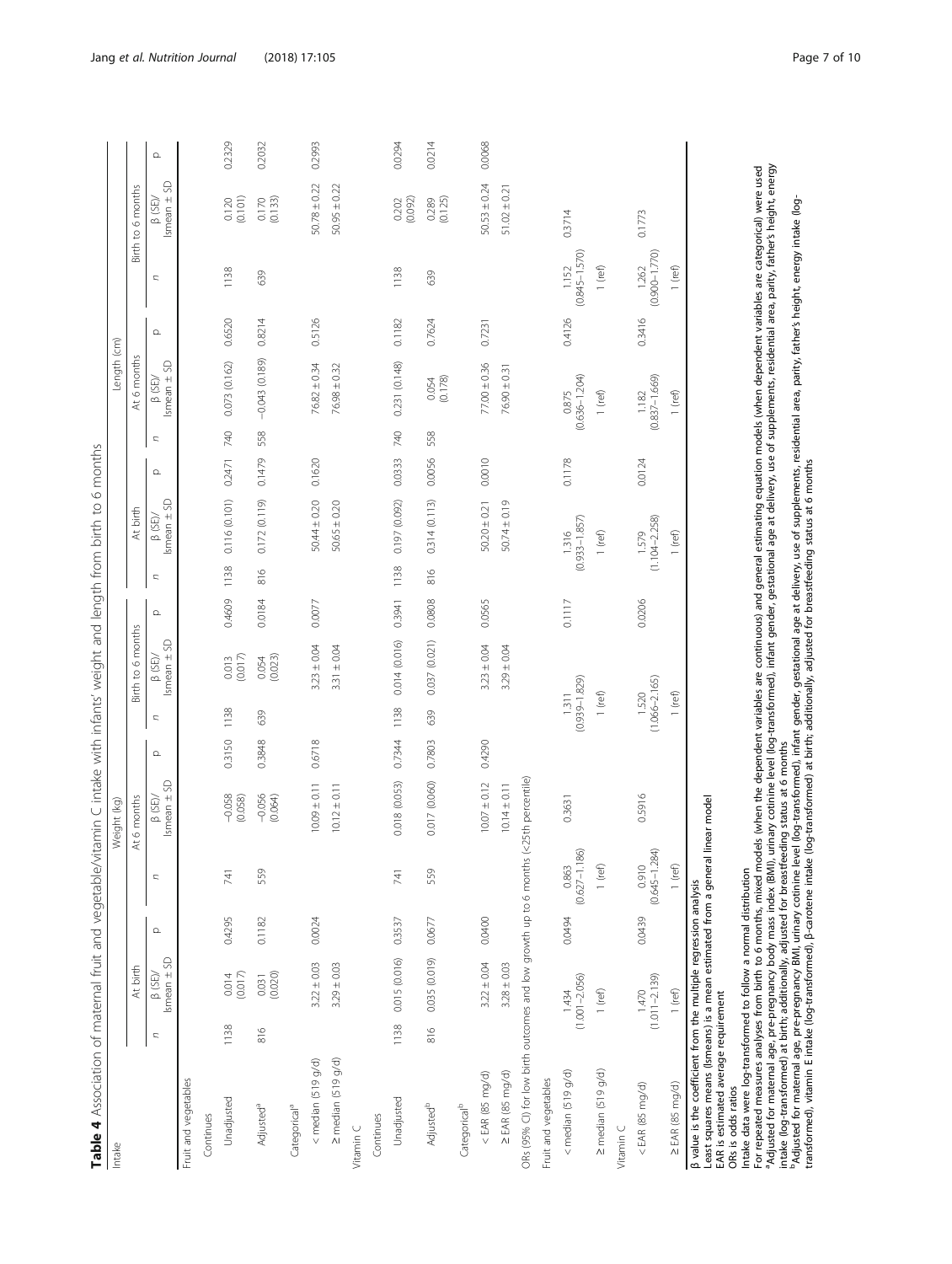the offspring having low growth up to 6 months. Antioxidant defense systems are vital to protecting tissues and cells from damage caused by oxidative stress. Consequently, an imbalance between increased oxidative stress and decreased antioxidant defense can adversely affect pregnancy outcomes, including fetal growth retardation [[20](#page-8-0)]. Increased vitamin C consumption (supplement or via fruits and vegetables) during pregnancy may be advantageous to birth size due to its role in the endogenous antioxidant defense system. In a previous epidemiological study in Spain of 586 newborns, an increase in dietary vitamin C intake during pregnancy was implicated to reduce the association between estimated maternal dietary benzo[a]pyrene (a cigarette smoke carcinogen) intake and infant size at birth [\[21](#page-9-0)]. Also, maternal fruit and vegetable intake may modify the association between birth weight and bulky DNA adduct levels, which are purported to be a sensitive biomarker of genotoxic agents [\[22\]](#page-9-0).

Another possibility is that vitamin C, an essential cofactor for two key enzymes (lysyl and prolyl hydroxylase) in collagen biosynthesis, is beneficial for cartilage and bone development [\[23](#page-9-0)]. Some experimental studies have found that vitamin C inadequacy can result in a decreased proliferation of chondrocytes in the growth plate and impaired matrix synthesis [\[24](#page-9-0)] in mice, and low bone mineral density and bone length in a scorbutic guinea pig model [[25\]](#page-9-0). However, further investigation is needed to unveil the true effects of vitamin C intake during pregnancy on fetal bone growth and collagen metabolism.

During normal prenatal development, fetal vitamin C concentrations in plasma are higher than maternal levels. One study demonstrated an approximately two-fold higher vitamin C level in newborns at birth than in their mothers  $[26]$ , implying that a high vitamin C status is of particular importance in the fetus. However, our subjects did not meet the optimal vitamin C range. The mean vitamin C intake in our subjects was 134.3 mg/d, and about 36.2% and 51.2% of pregnant women had vitamin C intakes below the EAR and recommended nutrient intake, respectively (data not shown). The vitamin C intake status in our pregnant women is higher than that reported in China [[27\]](#page-9-0), Iran [[28\]](#page-9-0), England [[29\]](#page-9-0), New Zealand  $[30]$  $[30]$  $[30]$ , and Brazil  $[31]$  $[31]$ , but lower than that documented in Thailand [[32\]](#page-9-0) and the USA [[33\]](#page-9-0).

The main vitamin C sources were fruits (40.3%) and vegetables (46.5%) (data not shown), but the correlation between fruit and vegetable/vitamin C with fetal and infant growth was partly inconsistent. Notably, in the biparietal diameter, a significant inverse relationship between fruit and vegetable intake and a low growth rate (<25th percentile) was observed, whereas mothers with a relatively lower vitamin C intake did not have a higher

risk of low biparietal diameter. It may be that fruits and vegetables have played a role in other ways, such as provide unexpected bioactive components that are not vitamin C. The high number of bioactive components are found in fruits and vegetables, such as vitamins, minerals, phytosterols, phenolic compounds [\[34](#page-9-0)], carotenoids, and fiber. Also, fruit and vegetable intakes may be a pivotal part of a healthy lifestyle and dietary pattern and may be associated with other health factors besides the variables we have adjusted [[35](#page-9-0), [36](#page-9-0)].

Our study had some limitations. First, we did not measure plasma vitamin C concentrations, which are considered to be a more objective means to assess vitamin C status than dietary vitamin C intake reports alone, due to the limited amounts of samples for other measurements (e.g., environmental heavy metals and toxins). Second, the maternal dietary intake data from a single 24-h recall may not be sufficient to determine typical daily intake, due to a probable and considerable intra-individual variability in food and nutritional intake. However, the well-trained dietitians applied standard protocols to assist the subjects' recollection of their daily diet and thereby minimize any potential bias. Regarding intra-individual variability of nutrient intake, as part of the 4th Korean National Health and Nutrition Examination Survey in 2009 [[37\]](#page-9-0), the intra-individual variation in nutrient intake measured by a single 24-h dietary recall was compared to an original 1-d dietary interview. Regarding total energy and, particularly, vitamin C intake, comparable values were obtained from each interview. Besides, the seasonality of food can be a problem for 24-h dietary recall. To minimize its undesired effect, the season could be added as a covariate in our analysis. However, there was no difference between fruits and vegetables and vitamin C intake according to the season (data not shown). This observation seems to be because the timing of the pregnant women's recruitment, that is, the period of the dietary survey was evenly distributed. Therefore, we decided that it was not necessary to include the season as a covariate. In addition, a Greek study investigating the impact of seasonality on the mean nutrient intake of children and adolescents reported that the intake of vitamin C and the macronutrient contribution to the total energy intake, estimated by two 24-h recalls of different seasons, were statistically similar between the two periods (spring/summer and autumn/winter) [[38](#page-9-0)]. Evaluation of potential genotypes that can affect oxidative stress metabolism, as well as the enzymatic activity for heterozygotes and assessment of some specific oxidative markers, might also have improved the reliability of our results.

The strengths of our study include the sample size and the research strategy, considering the strictly-controlled prospective birth cohort design of the MOCEH study in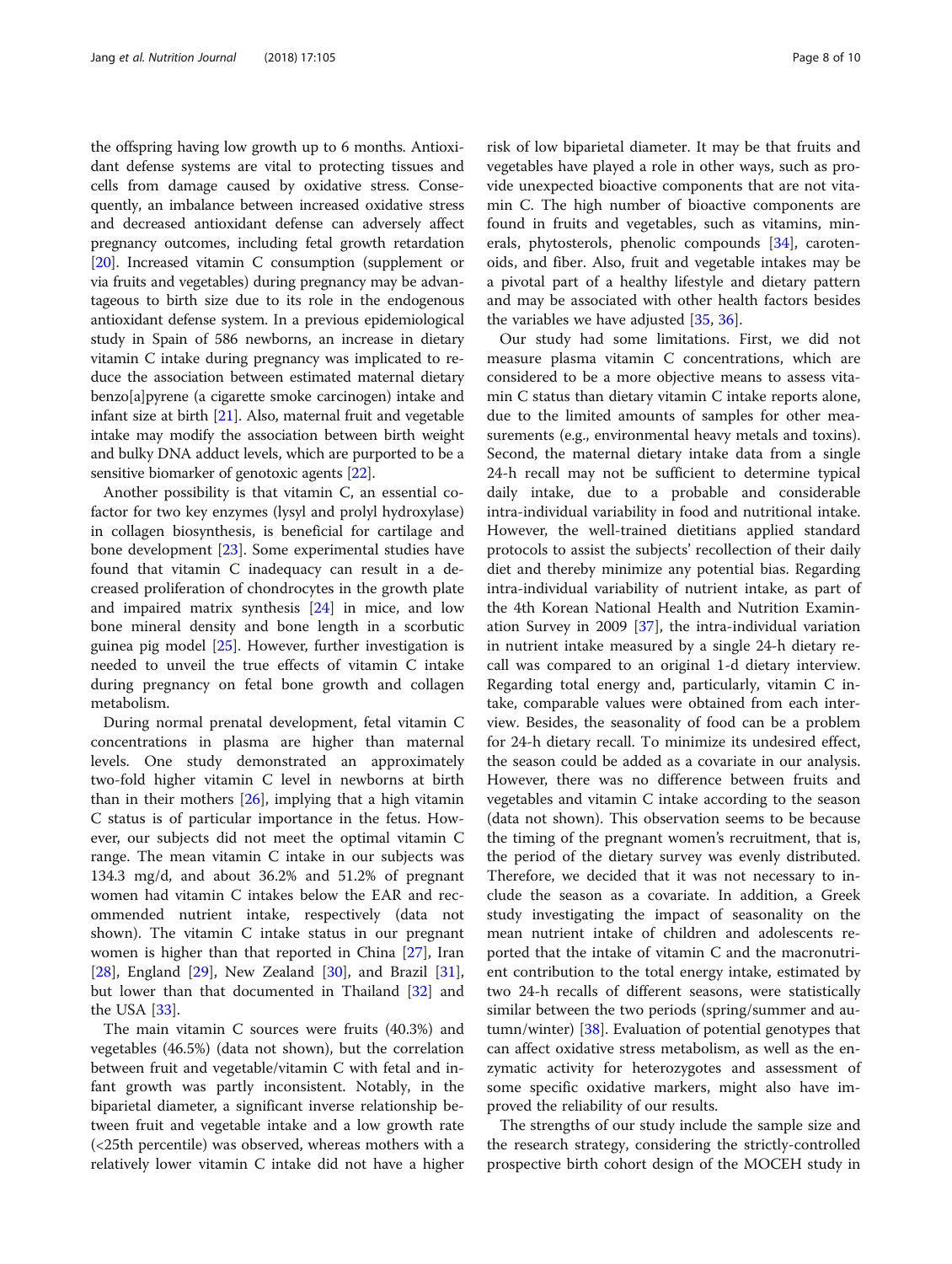<span id="page-8-0"></span>Korea. Also, this research collected reliable data from medical records. Furthermore, an adjustment for crucial confounders having the potential to affect the correlation between maternal vitamin C intake and birth outcomes of newborns were considered, in detail, for more precise analysis.

Fetal growth is an important determinant of health and disease throughout a human's lifetime. Interestingly, a prospective birth cohort study in Brazil noted a positive association of birth length with blood pressure at 11 years of age, whereas birth weight and blood pressure were not associated [[39\]](#page-9-0). It exemplifies the importance of the relationship between maternal vitamin C and infant birth length as modifiers that could affect children later in life.

# Conclusion

In conclusion, an increased intake of dietary vitamin C, which is abundant in fruit and vegetables, at mid-pregnancy is associated with increased fetal growth and infant growth up to 6 months of age.

#### Abbreviations

CI: Confidence interval; DRI: Dietary Reference Intake; EAR: Estimated average requirement; HPLC: High-performance liquid chromatography; IUGR: Intrauterine growth restriction; KNHANES: Korean National Health and Nutrition Examination Survey; MDA: Malondialdehyde; MOCEH: Mothers' and Children's Environmental Health; OR: Odds ratio; RNI: Recommended nutrient intake; SD: Standard deviation

#### Acknowledgments

Not applicable.

#### Funding

This research was supported by the Ministry of Environment and by the Basic Science Research Program (NRF-2018R1C1B4A01023629) funded by the Ministry of Science, ICT, and Future Planning, Republic of Korea.

#### Availability of data and materials

The datasets analyzed in the current study are available from the corresponding author on reasonable request.

#### Authors' contributions

NC designed the research; WJ, HK, and BL conducted the research; WJ and HK analyzed the data; WJ, HK, and NC wrote the manuscript, and NC was primarily responsible for the final content. All the authors read and approved the final manuscript.

### Ethics approval and consent to participate

Study protocols and consent forms were approved by the Institutional Review Boards at Ewha Womans University School of Medicine, Dankook University Hospital, and Ulsan University Hospital, respectively. All participants provided informed consent to participate in the study.

#### Consent for publication

Not applicable.

#### Competing interests

The authors declare that they have no competing interests.

#### Publisher's Note

Springer Nature remains neutral with regard to jurisdictional claims in published maps and institutional affiliations.

#### Author details

<sup>1</sup>Department of Nutritional Science and Food Management, Ewha Womans University, Seoul, South Korea. <sup>2</sup>Environmental Health Research Division, National Institute of Environmental Research, Incheon, South Korea.

## Received: 21 March 2018 Accepted: 23 October 2018 Published online: 12 November 2018

#### References

- 1. Richter HG, Camm EJ, Modi BN, Naeem F, Cross CM, Cindrova-Davies T, et al. Ascorbate prevents placental oxidative stress and enhances birth weight in hypoxic pregnancy in rats. J Physiol. 2012;590(6):1377–87.
- 2. Ibrahim BS, Barioni ÉD, Heluany C, Braga TT, Drewes CC, Costa SG, et al. Beneficial effects of vitamin C treatment on pregnant rats exposed to formaldehyde: reversal of immunosuppression in the offspring. Toxicol Appl Pharmacol. 2016;300:77–81.
- 3. Ugwa EA, Iwasam EA, Nwali MI. Low serum vitamin C status among pregnant women attending antenatal care at general hospital Dawakin kudu, Northwest Nigeria. Int J Prev Med. 2016;7:40.
- 4. Wang YZ, Ren WH, Liao WQ, Zhang GY. Concentrations of antioxidant vitamins in maternal and cord serum and their effect on birth outcomes. J Nutr Sci Vitaminol (Tokyo). 2009;55(1):1–8.
- 5. Dejmek J, Ginter E, Solansky I, Podrazilová K, Stávková Z, Benes I, et al. Vitamin C, E and a levels in maternal and fetal blood for Czech and gypsy ethnic groups in the Czech Republic. Int J Vitam Nutr Res. 2002;72(3):183–90.
- 6. Rao S, Yajnik CS, Kanade A, Fall CHD, Margetts BM, Jackson AA, et al. Intake of micronutrient-rich foods in rural Indian mothers is associated with the size of their babies at birth: Pune maternal nutrition study. J Nutr. 2001; 131(4):1217–24.
- 7. Mikkelsen TB, Osler M, Orozova-Bekkevold I, Knudsen VK, Olsen SF. Association between fruit and vegetable consumption and birth weight: a prospective study among 43,585 Danish women. Scand J Public Health. 2006;34(6):616–22.
- 8. Saker M, Mokhtari NS, Merzouk SA, Merzouk H, Belarbi B, Narce M. Oxidant and antioxidant status in mothers and their newborns according to birthweight. Eur J Obstet Gynecol Reprod Biol. 2008;141(2):95–9.
- 9. Siega-Riz AM, Promislow JH, Savitz DA, Thorp JM Jr, McDonald T. Vitamin C intake and the risk of preterm delivery. Am J Obstet Gynecol. 2003;189(2): 519–25.
- 10. Mathews F, Yudkin P, Neil A. Influence of maternal nutrition on outcome of pregnancy: prospective cohort study. BMJ. 1999;319(7206):339–43.
- 11. Lee BE, Hong YC, Lee KH, Kim YJ, Kim WK, Chang NS, et al. Influence of maternal serum levels of vitamins C and E during the second trimester on birth weight and length. Eur J Clin Nutr. 2004;58(10):1365–71.
- 12. Hong J, Lee HA, Park EA, Kim YJ, Lee H, Park BH, et al. Association of midpregnancy antioxidative vitamin and oxidative stress levels with infant growth during the first 3 years of life. Food Nutr Res. 2014;58(1):ID 20207.
- 13. Dehghan M, Akhtar-Danesh N, McMillan CR, Thabane L. Is plasma vitamin C an appropriate biomarker of vitamin C intake? A systematic review and meta-analysis. Nutr J. 2007;6:41.
- 14. Kim BM, Ha M, Park HS, Lee BE, Kim YJ, Hong YC, et al. The mothers and Children's environmental health (MOCEH) study. Eur J Epidemiol. 2009;24(9): 573–83.
- 15. Hur J, Kim H, Ha EH, Park H, Ha M, Kim Y, et al. Birth weight of Korean infants is affected by the interaction of maternal iron intake and GSTM1 polymorphism. J Nutr. 2013;143(1):67–73.
- 16. Ugwa E, Gwarzo M, Ashimi A. Oxidative stress and antioxidant status of pregnant rural women in north-West Nigeria: prospective cohort study. J Matern Fetal Neonatal Med. 2015;28(5):544–7.
- 17. Ramón R, Ballester F, Iñiguez C, Rebagliato M, Murcia M, Esplugues A, et al. Vegetable but not fruit intake during pregnancy is associated with newborn anthropometric measures. J Nutr. 2009;139(3):561–7.
- 18. Loy SL, Marhazlina M, Nor Azwany Y, Hamid Jan JM. Higher intake of fruits and vegetables in pregnancy is associated with birth size. Southeast Asian J Trop Med Public Health. 2011;42(5):1214–23.
- 19. Ahn YM, Kim YJ, Park H, Park B, Lee H. Prenatal vitamin C status is associated with placental apoptosis in normal-term human pregnancies. Placenta. 2007;28(1):31–8.
- 20. Al-Gubory KH. Environmental pollutants and lifestyle factors induce oxidative stress and poor prenatal development. Reprod BioMed Online. 2014;29(1):17–31.